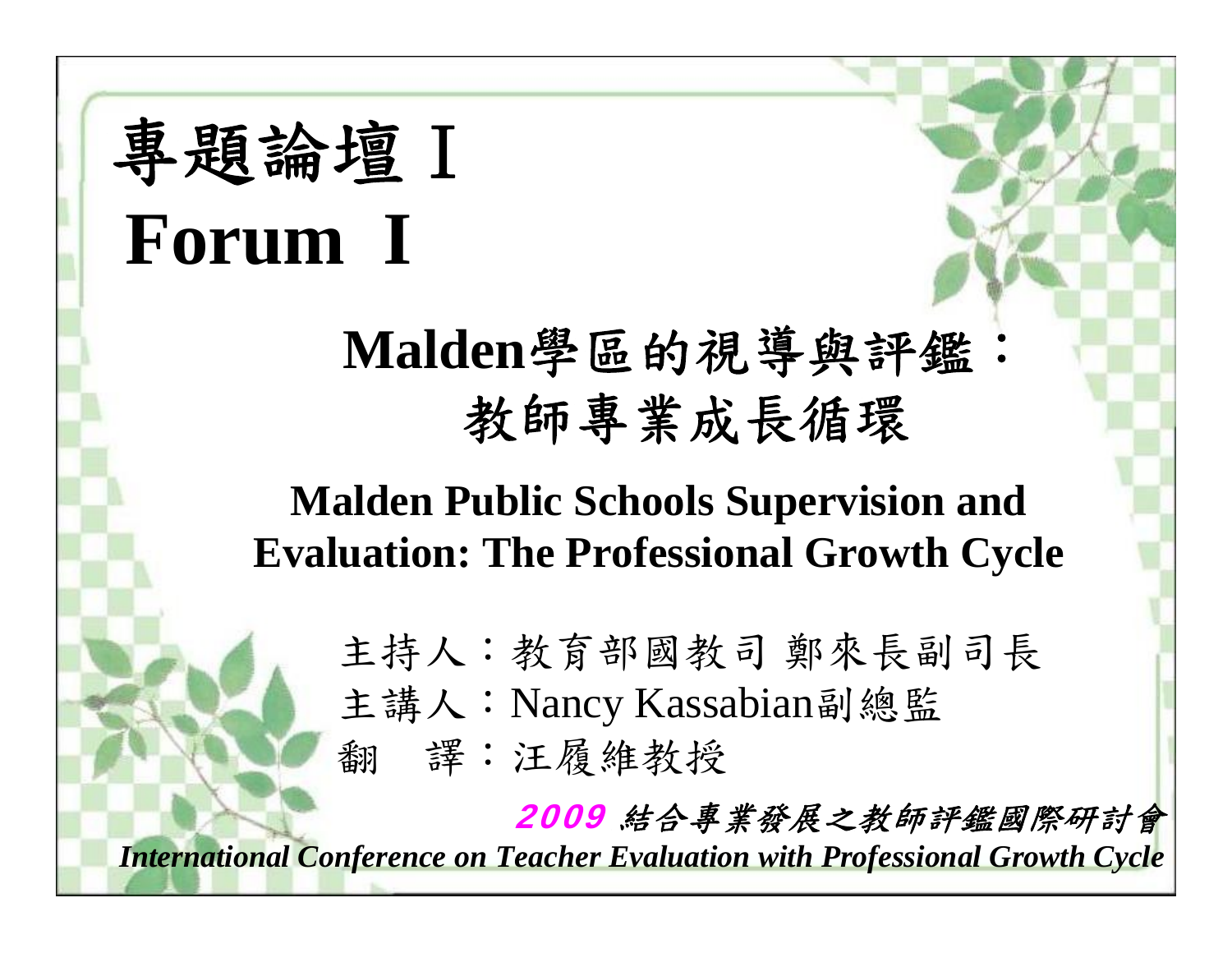**Malden Public Schools Supervision and Evaluation: The Professional Growth Cycle**



Malden學區的視導與評 鑑:教師專業成長循環



**Nancy Kassabian, Assistant Superintendent Malden Public SchoolsMalden, Massachusetts**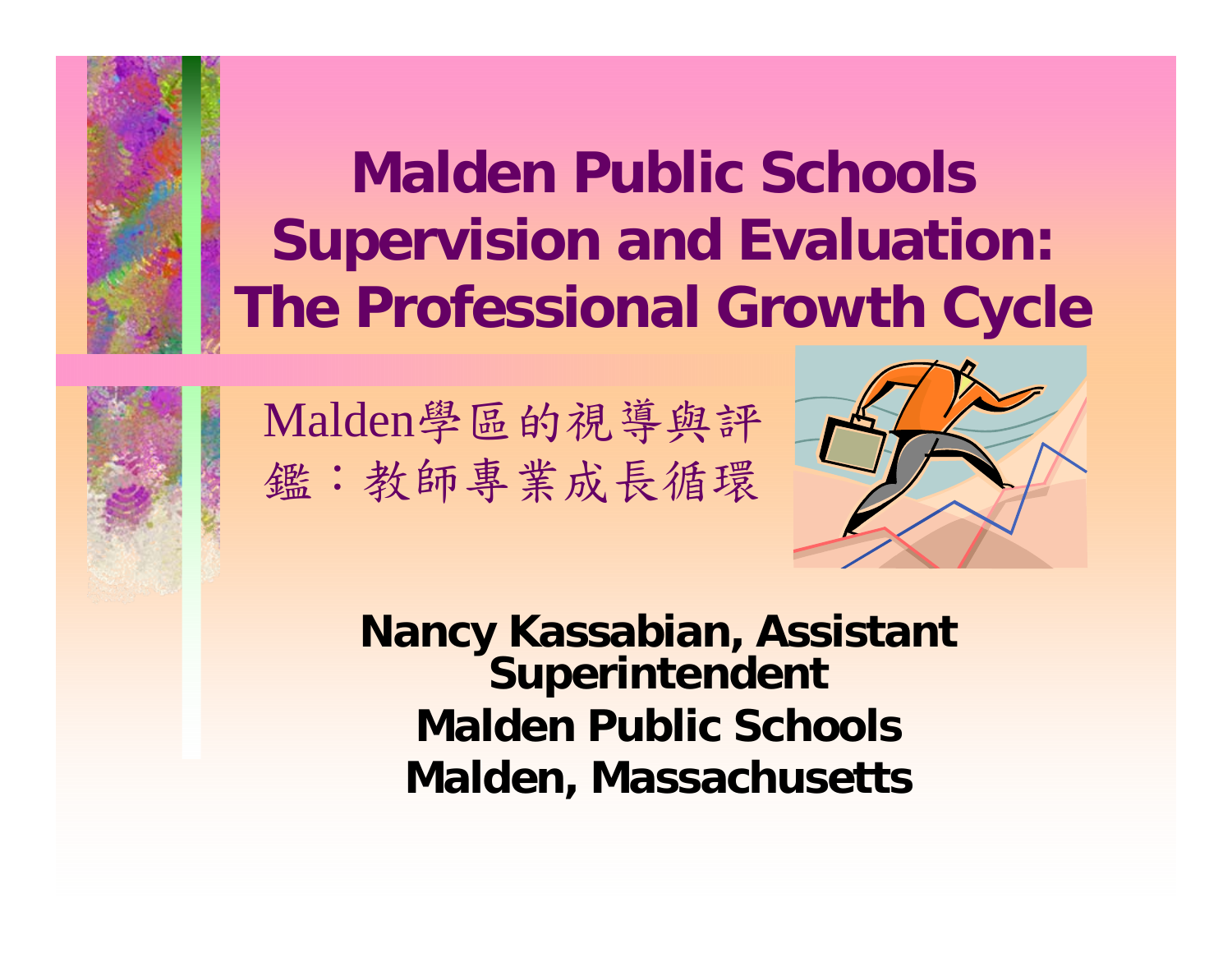#### **THE SUPERVISION AND EVALUATION PROCESS.....**

視導與評鑑的過程

- **WHY?**為什麼要評鑑?
- **WHAT?**要評鑑些什麼?
- **WHO?**誰來實施評鑑 ?
- **HOW?**如何進行評鑑?
- **WHEN?** 何時實施評鑑 ?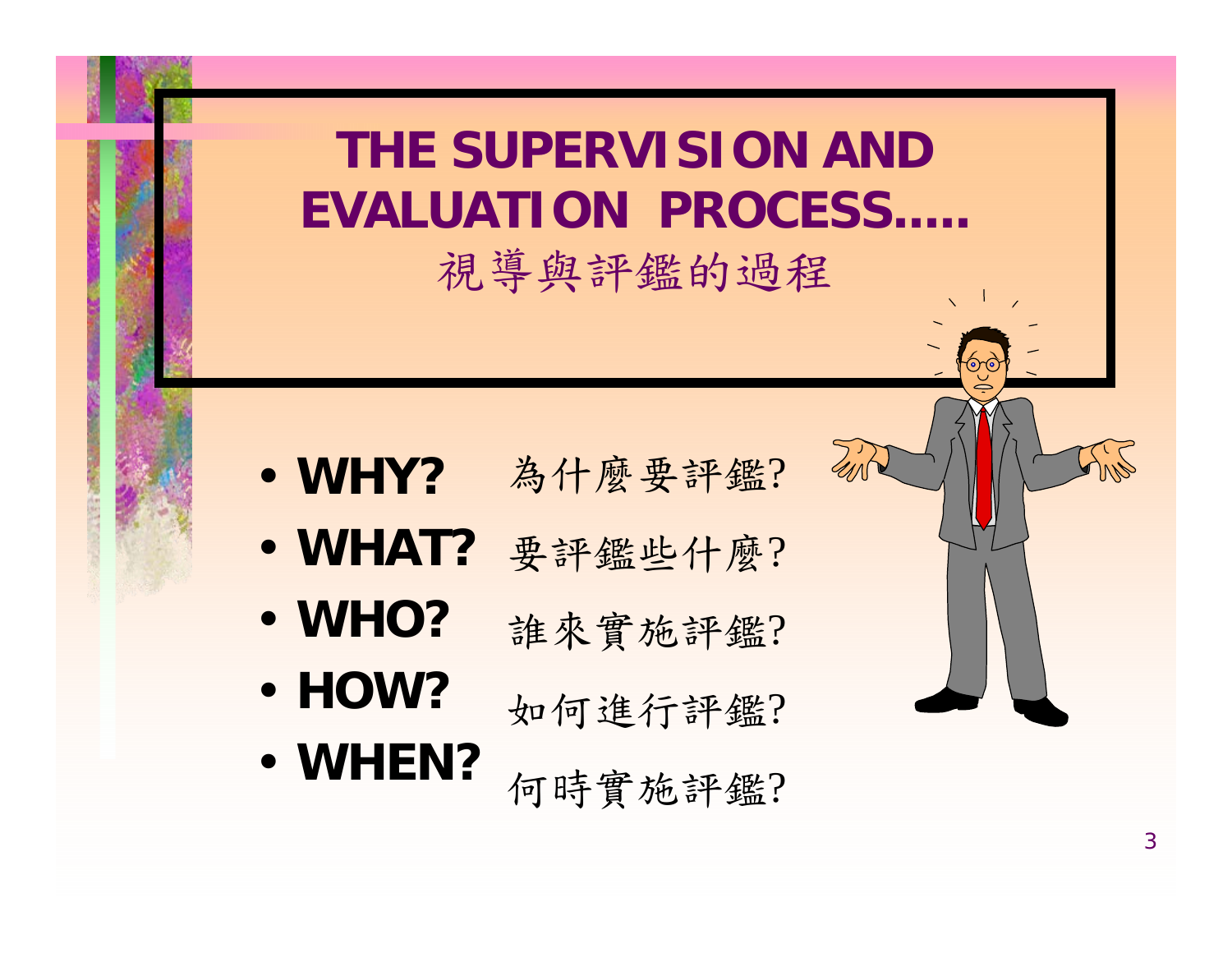## **WHY ARE TEACHERS EVALUATED?** 為什麼教師要接受評鑑?

- **By order of state law / regulation**  依據州的法律規範**/** 規定
- **A formal process** 是一個正式的過程
- **A Collective Bargained Agreement with the Malden Education Association (teachers' union)**
- 是與一份Malden教育協會(教師工會)共同 協議的合約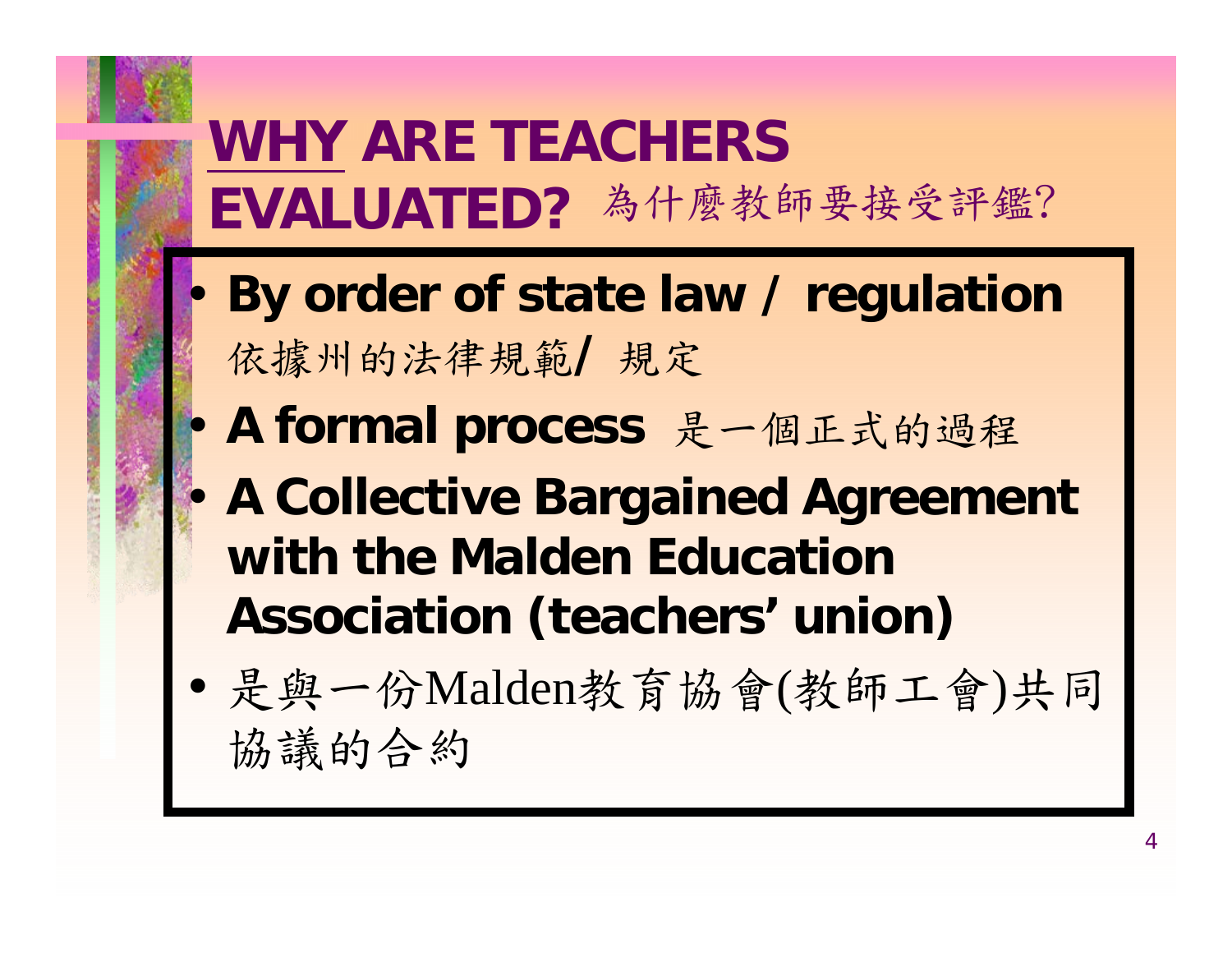### **WHY DO WE EVALUATE?**

為什麼我們要實施評鑑?

- **Provide constructive feedback**提供建設性的回饋
- **Recognize and help reinforce outstanding service**

認可並協助強化優質服務

- **Provide direction for staff development** 提供教職員發展的方向
- **Provide evidence that meets professional standards**

提供符合專業發展標準的證據

• **Screen out unqualified personnel** 篩選出不合格的人員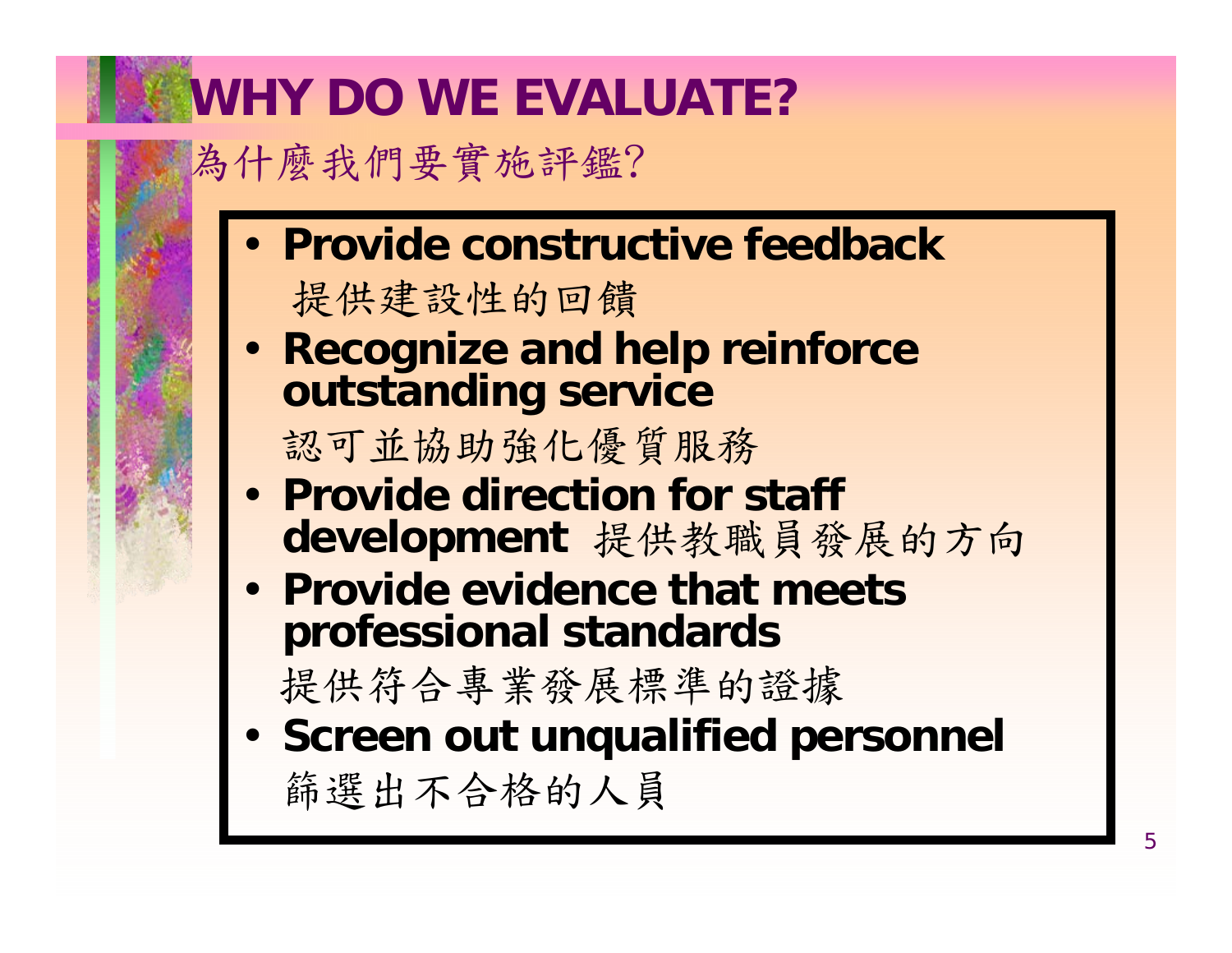#### **Teacher evaluation is an event within a larger system of constant examination and improvement of teaching.**

教師評鑑是一項活動,包含在不斷檢視及改進 教學的較大的系統中。

#### **The emphasis of the "cycle" of events in different years is professional growth.**

在「循環歷程」中不同年段進行的活動

所強調的是專業成長。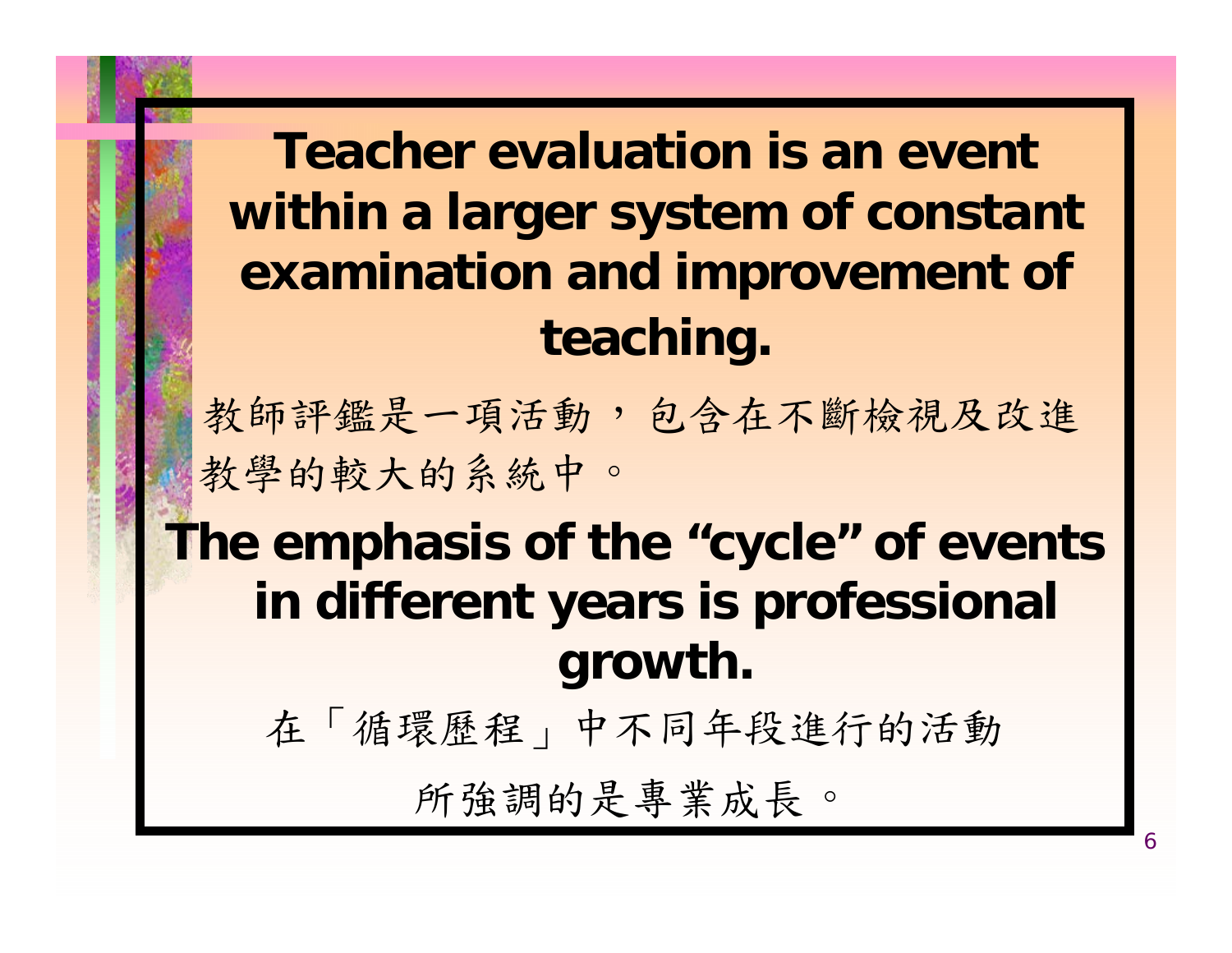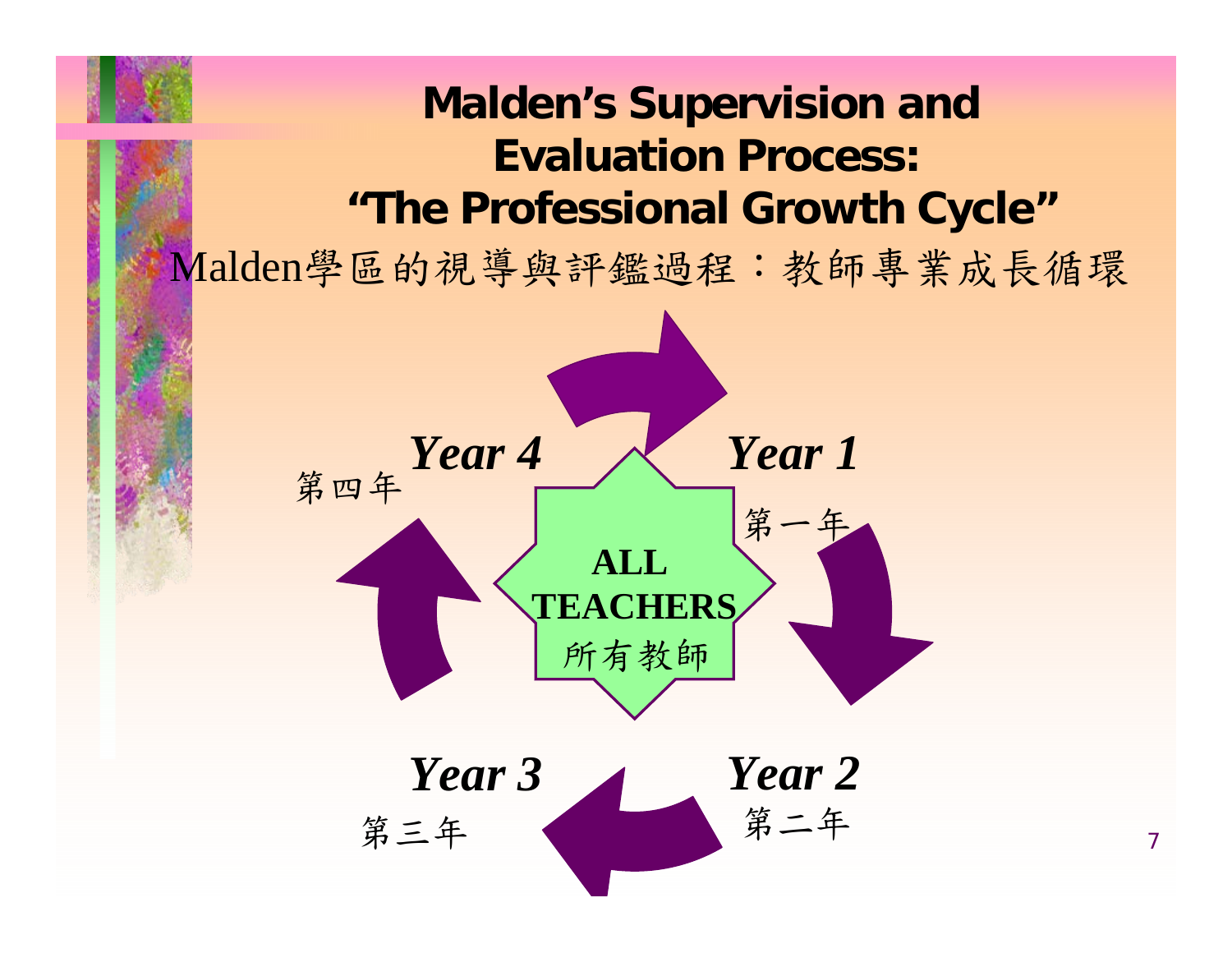

### **Evaluation Graphic**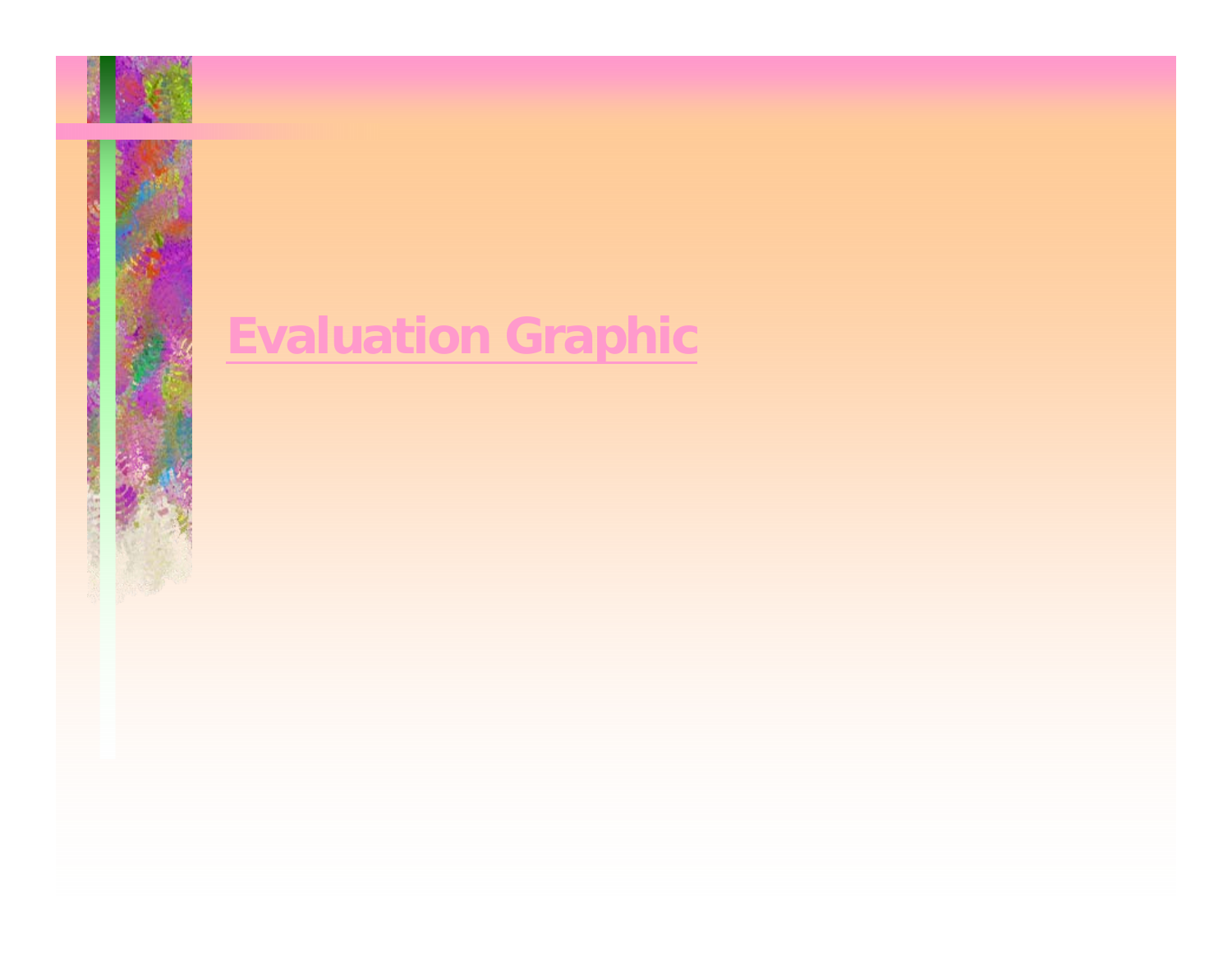

#### **It is:** 教師專業成長循環的內涵是…

- **A collaborative opportunity to discuss and improve effective teaching practice.**  它是個探討並增進有效教學的合作機會
- **It is designed to maximize student learning through the continuous improvement of enhancement of the professionalism and accountability of teachers,**

教師專業成長循環歷程係透過持續改善、增進教

• **and the ongoing refinement of the instructional program to assist all students in performing at high levels.**

並且持續的修正教學方案以協助所有學生有高水 準的表現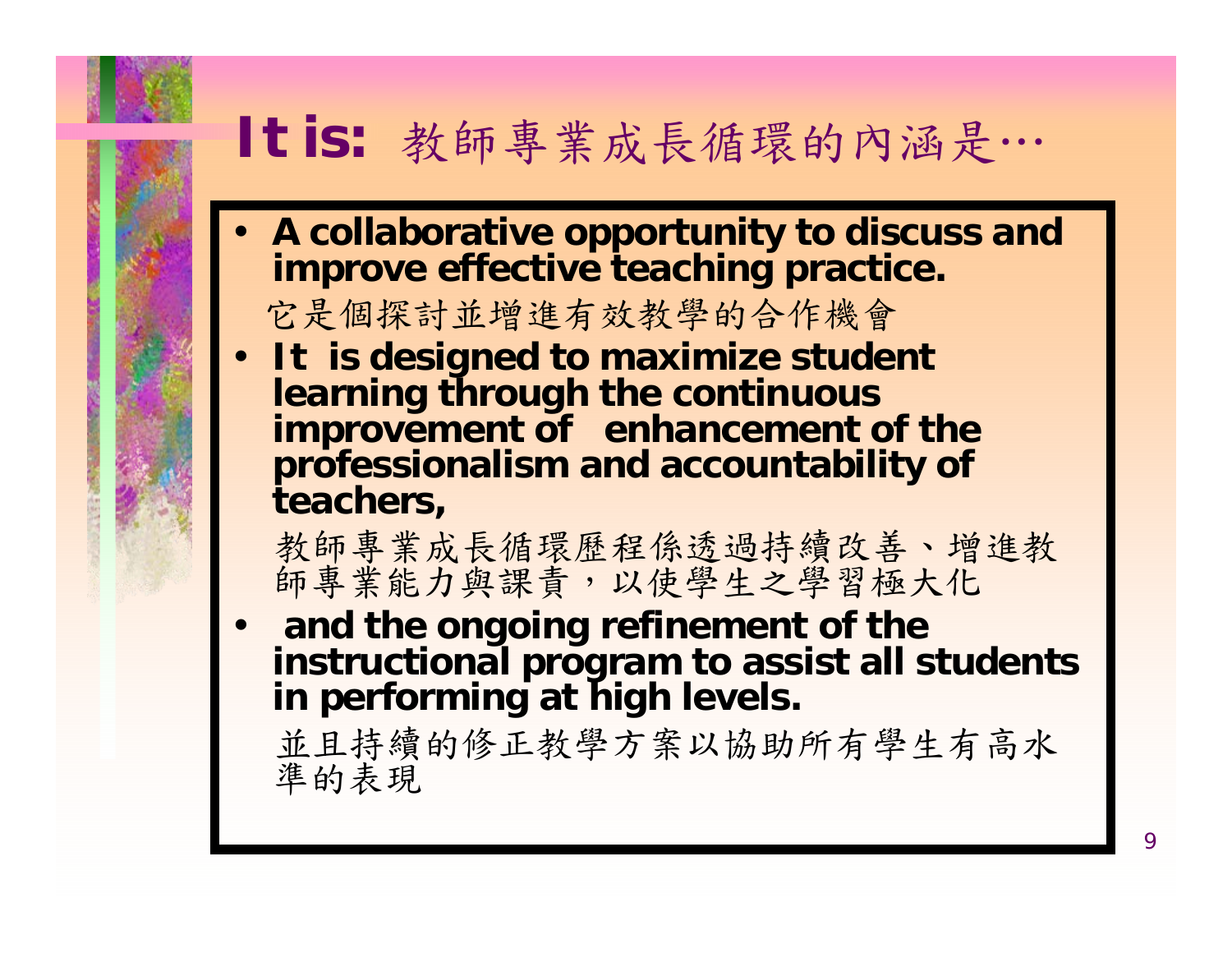**Because the integrity of the professional growth process is critical to the success of a school district, the process identified by the Malden Public Schools supports the goals and ideals of the School Committee, Superintendent, administration, faculty, parents and community-at-large as represented in the Malden Public School District's Strategic Plan. (please refer to the 2009-2010 Strategic Plan Document)**

因為教師專業成長過程的健全對學區的成功是十分關鍵的, 因此,由Malden學區所建立的教師專業成長過程便是扮演著 支持學區委員會、學區總監、行政單位、教職員、家長及整 個社區的共同目標與理想的作用,詳如Malden公立學校學區 的策略計畫。 (請參考2009 年-2010年策略計畫文件 )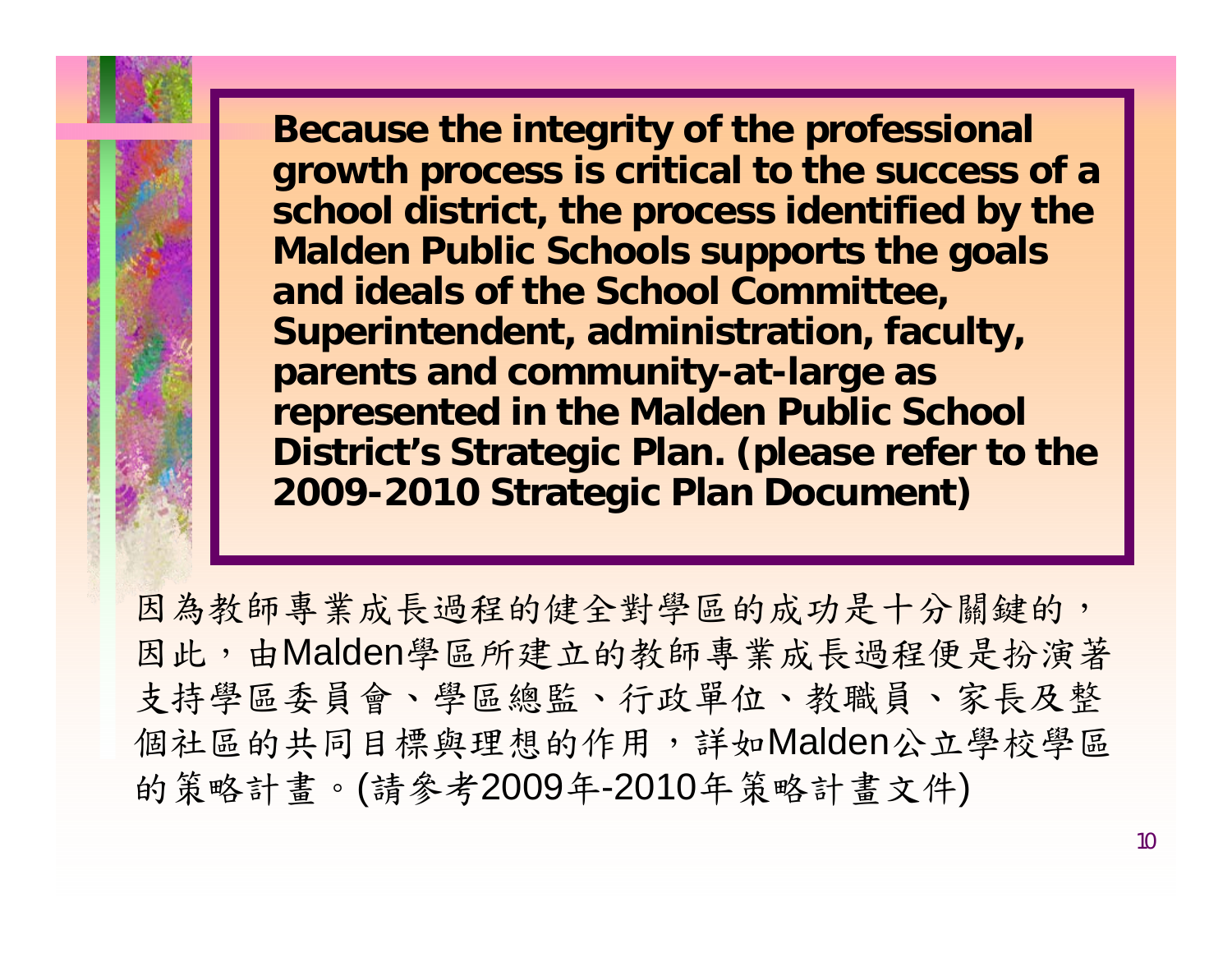# **Connections to Professional Development** 與專業發展的連結

• **It should be noted that, over the past several years, the Malden district has made available to teachers courses in Research for Better Teaching's "The Skillful Teacher," which is the basis for the principles for teaching and learning that influenced the development of the newest standards for Massachusetts teachers.** 

值得注意的是, 過去的幾年, Malden學區提供教師由「 更佳教學研究 」 (一間提供在職教師及行政人員專業發展的民間機 構)所發展的進修課程一「有技巧的教師」。它是教學及 學習原則的基礎,影響了麻州地區教師專業發展的最新標 準的發展

• **Professional Development is also aligned to Strategic Plan – District Goals**

教師專業發展也要與策略計畫─學區目標一致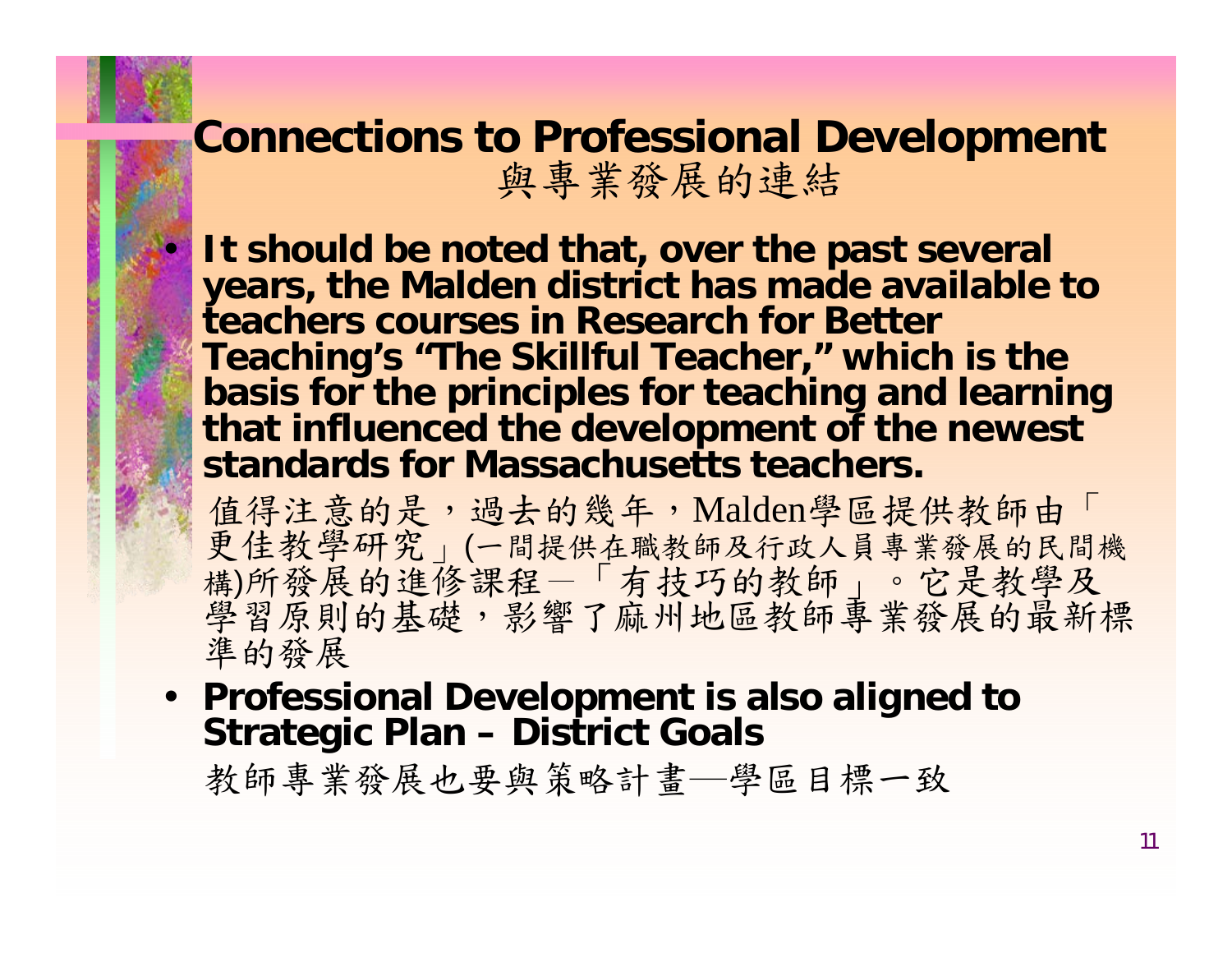### **Administrators' Professional Development** 行政人員的專業發展

- **All administrators in coursework for "Observing and Analyzing Teaching"**
	- 所有行政人員都要修讀「觀察及分析教學」的 課程
- **It is aligned to "The Skillful Teacher"** 與「有技巧的教師」的標準一致
- **All administrators trained in common language / common district teaching and learning strategies**

以共同的語言 /共同的學區教學及學習策略來 訓練所有的行政人員

1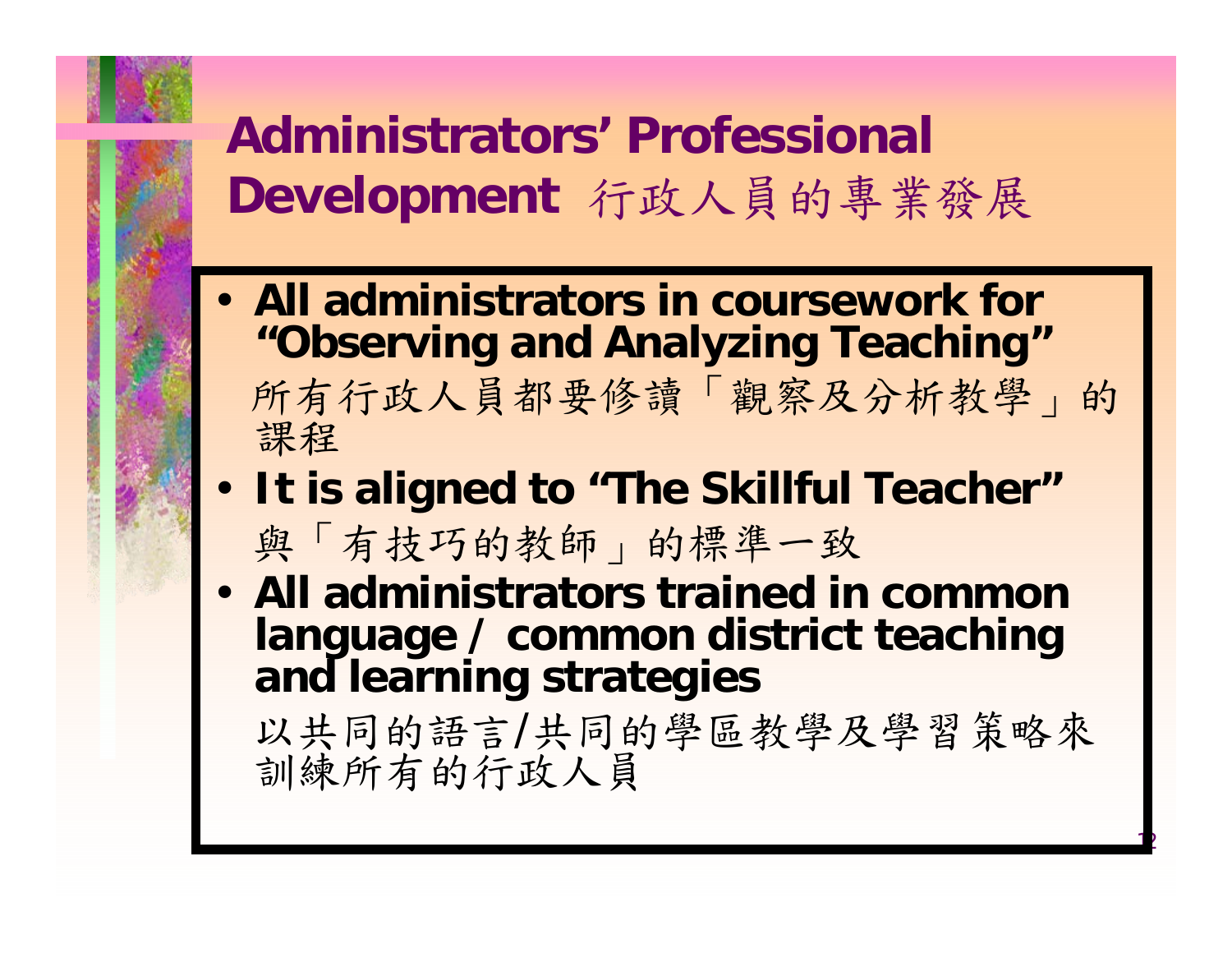

## **IDEALLY…** 理想的情況是… **IT SERVES TO UNIFY TEACHERS AND ADMINISTRATIVE PERSONNELIN THEIR COLLECTIVE EFFORTSTO EDUCATE STUDENTS**

它能夠讓老師與行政人員共同的努力整合起來,以

教育學生

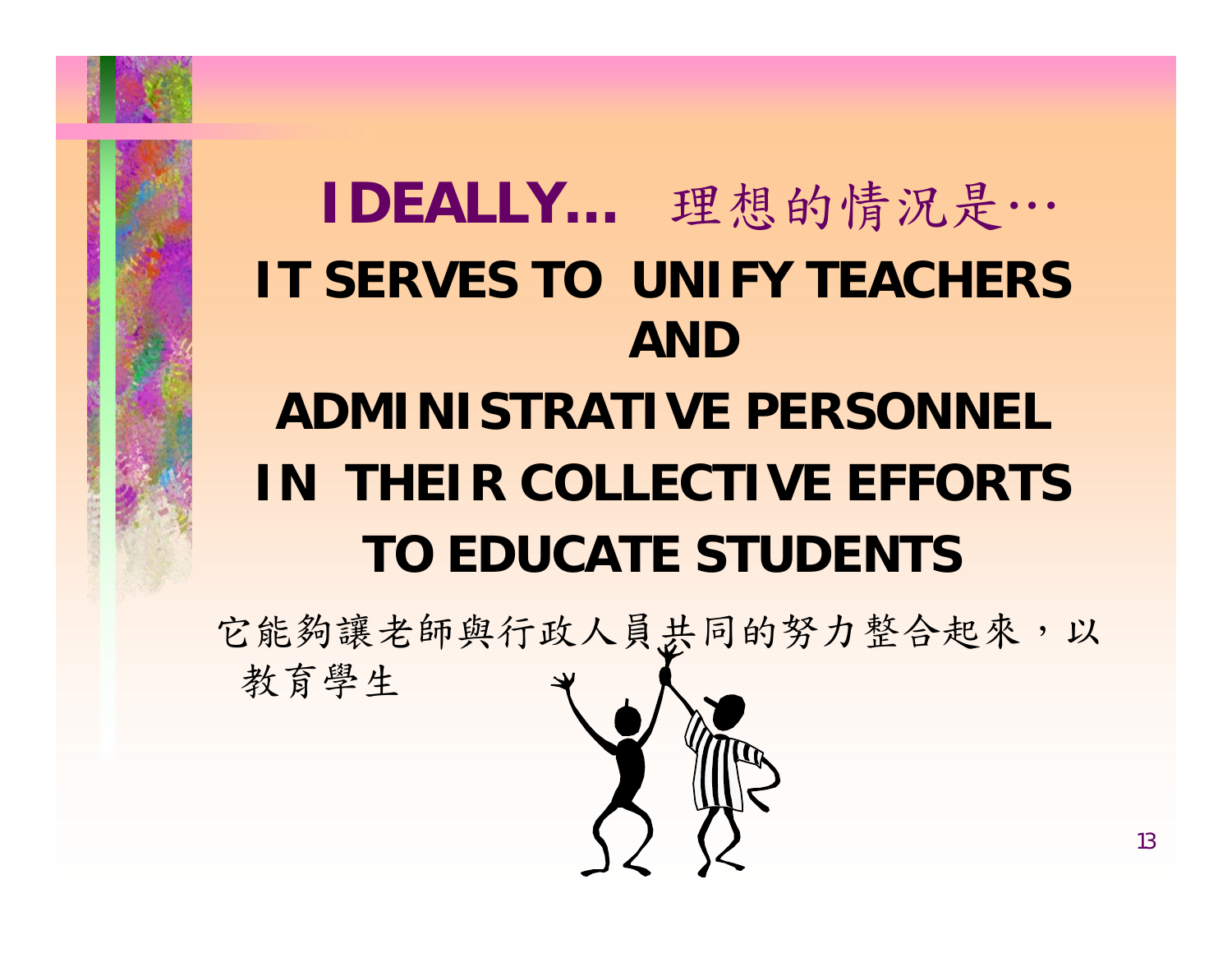## **WHO IS EVALUATED?** 誰接受評鑑? **EVERYONE!** 每個人!

- **Teachers and Administrators** 教師及行政人員
- **Teachers and Administrators via Contractual Bargained Agreement (Teachers' Contract)**
	- 教師及行政人員透過合約的團體協商簽署達成教師合約的 協議
		- **Malden's Professional Growth Cycle** Malden的專業成長循環
			- **Four Year Cycle** 四年期循環
			- **第一年 » Year One: All Standards** 所有標準
			- 第二年 » Year Two: Professional Goal 專業目標
			- » **Year Three: One Standard** 單一標準 第三年
			- 第四年 » Year Four: Professional Goal專業目標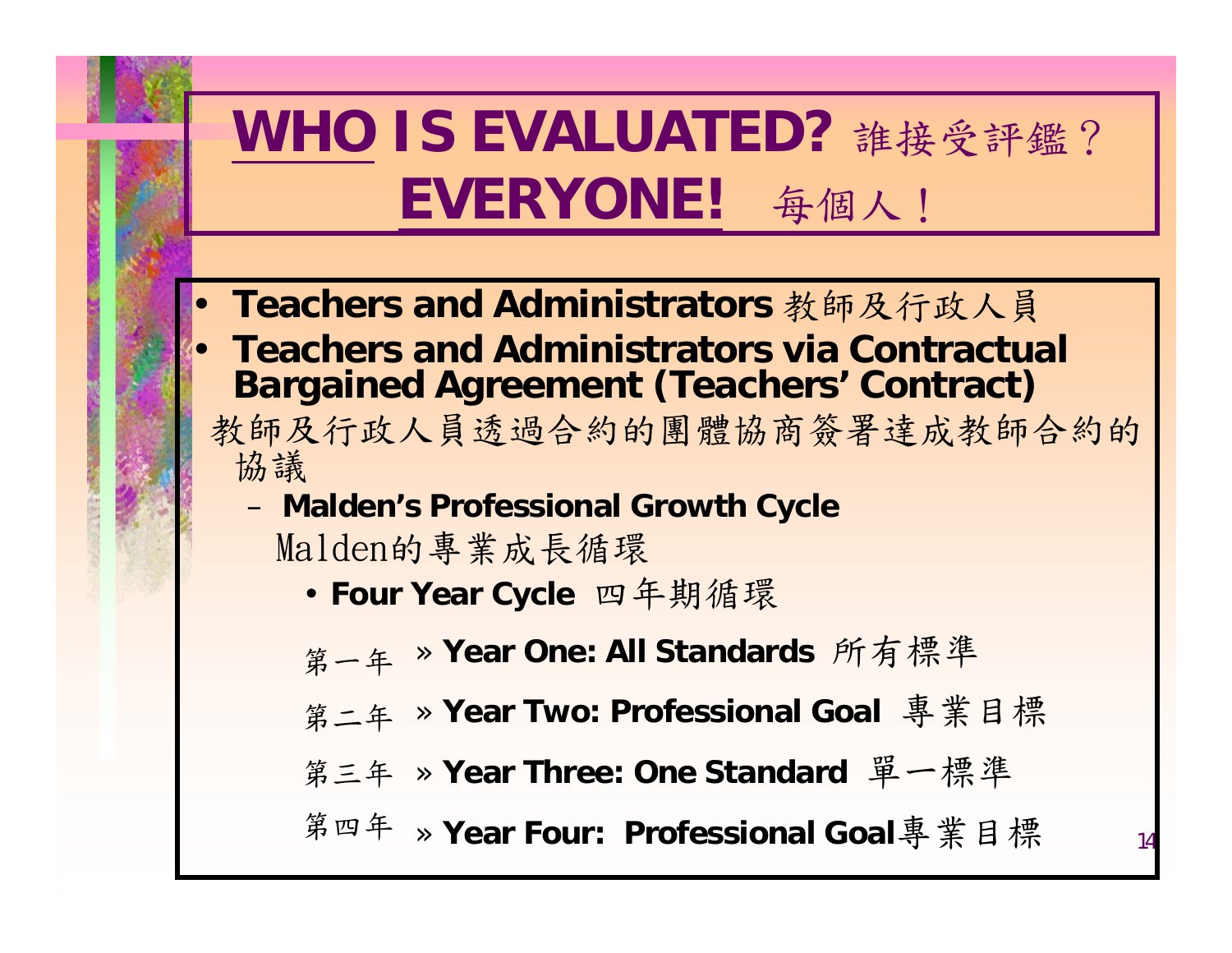

#### **WHO DOES THE EVALUATING?** 誰負責評鑑工作?

**Administrators:** 行政主管: • **Superintendent** 學區總監 • **Assistant Superintendent** 副總監 • **Principal** 校長 • **Assistant Principal,** 副校長 • **Curriculum / Program Director**

課程 /學程主任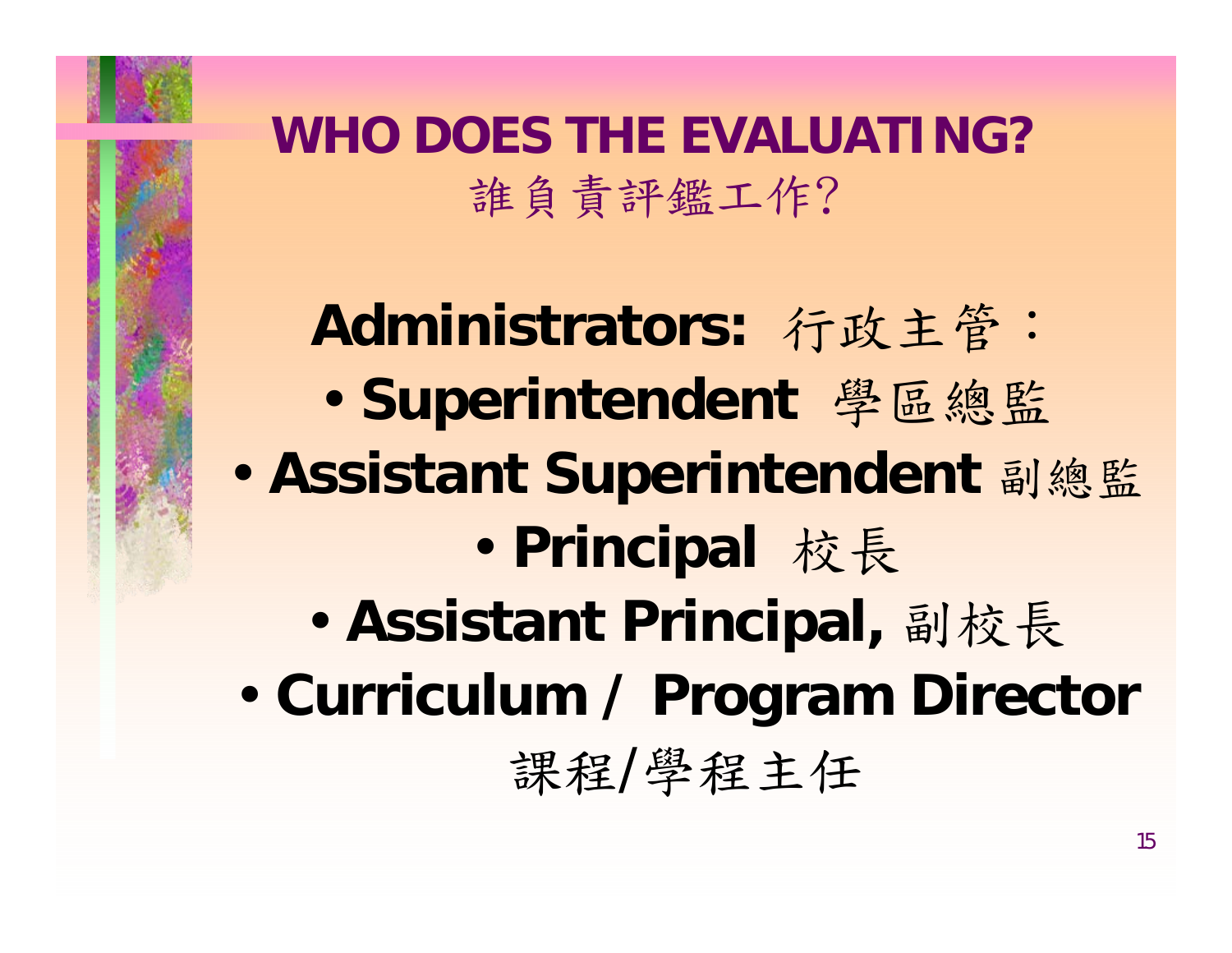## **HOW?** 如何實施評鑑?

- **Every teacher is assigned to the Cycle** 每位教師皆被分配至循環系統中
- **Non-tenured teachers are on "Year 1" for three years**

未達長聘的教師在循環系統中以「第一年」的方式 進行評鑑,為期三年

• **All teachers move in the cycle each year unless standards are not met**

除非未達標準,所有教師每年都在循環系統中輪轉

• **Teachers can be put on a Performance Improvement Plan**

教師們可以被安置在表現改進計畫中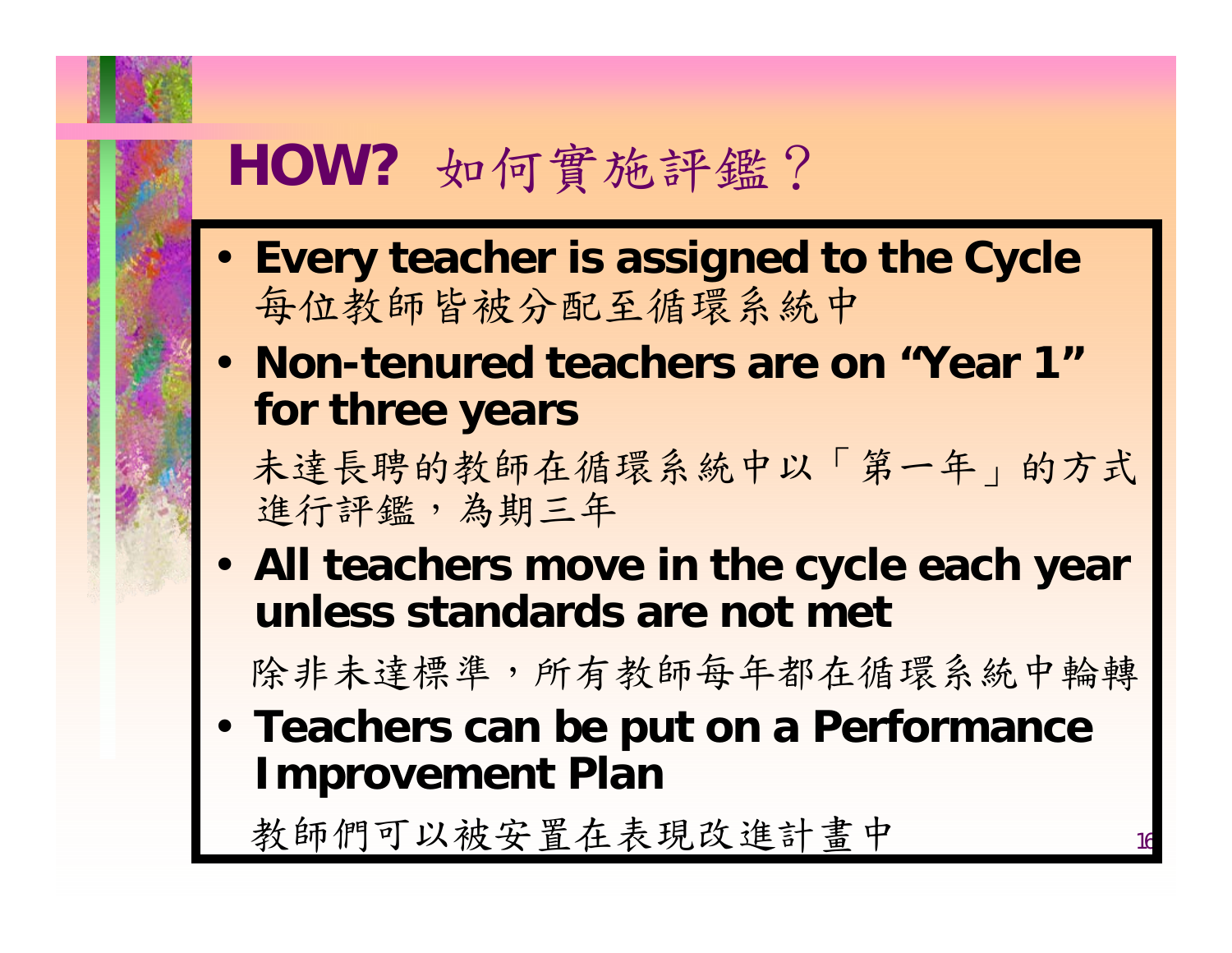#### **Year One: Non-Tenured Staff**  第一年:非長聘的教師

- **Non-tenured staff (under three year in the district) on Year One for three years** 非長聘的教師(即在學區內年資未滿三年)要以 循環系統中的第一年方式進行評鑑,為期三年
- **The process involves a minimum of three observations and an evaluation based on the observations with pre and post conferences**

這個過程至少包含三次觀察及根據該觀察前後 會議所做的一次評鑑

17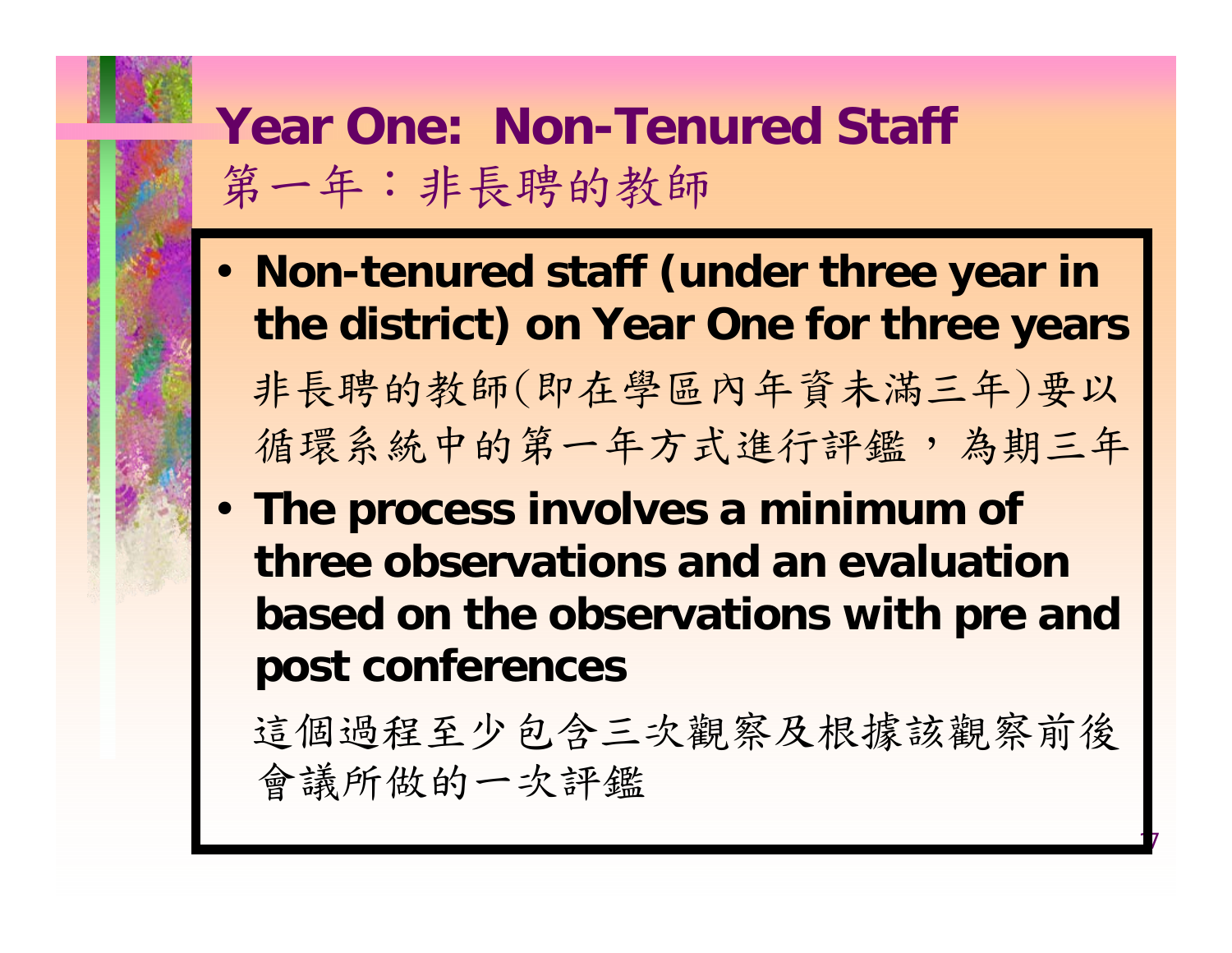#### **Year One: Tenured Staff**  第一年:長聘的教師

- **Tenured Staff on Year 1 of Cycle** 長聘的教師是處於循環系統中的第一年
- **Observed once (1) with pre and post conferences**

被觀察一次並且有觀察前會議及觀察後會議 **One evaluation completed on the all standards: Planning, Instruction, Curriculum, Management, Motivation, Equity**

所做的一次評鑑涵蓋了所有的標準內容: 課程規劃、教學活動、課程、教室經營、引起 動機及維護均等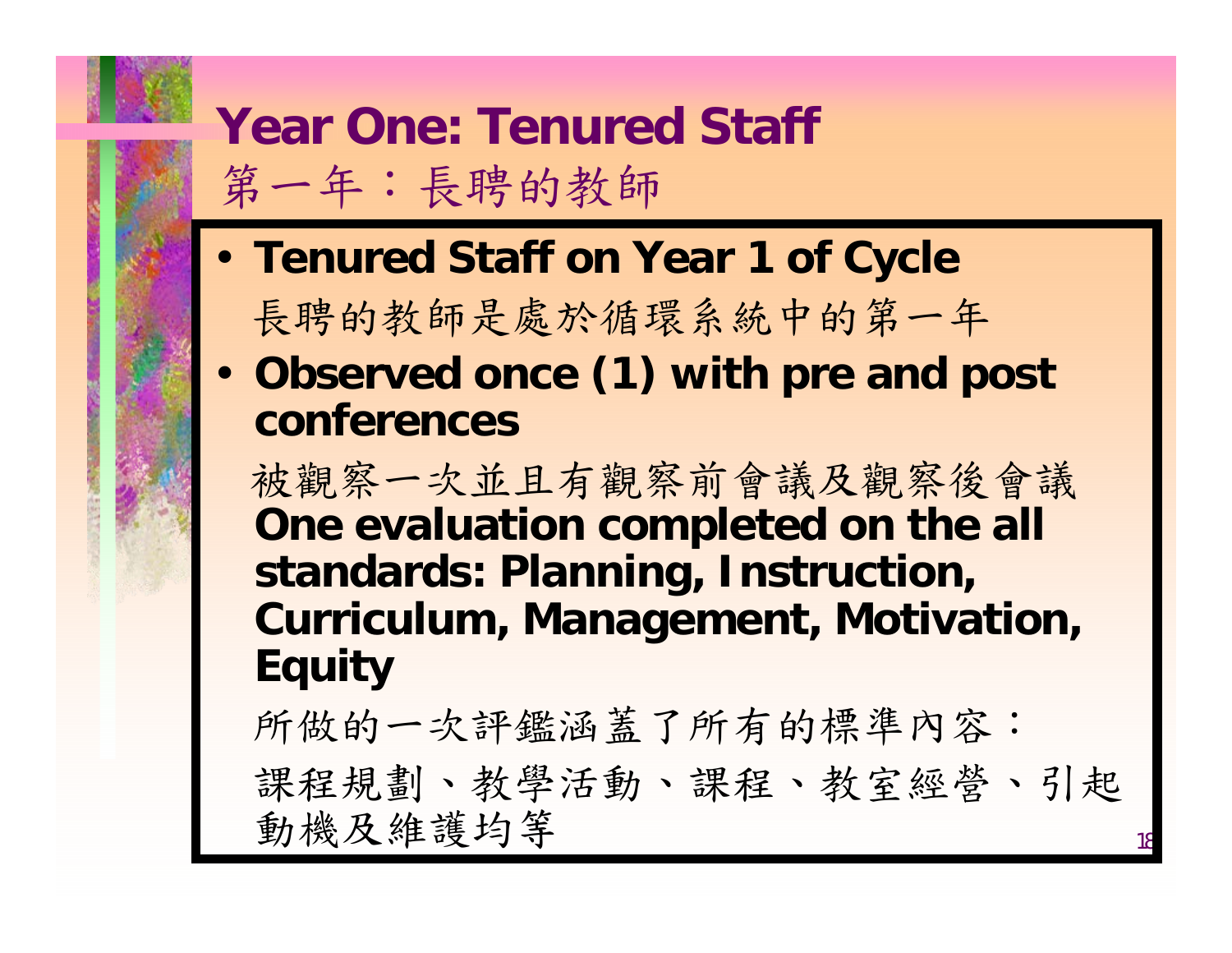## **WHAT IS THE PROCESS ?**  評鑑的流程為何?

- **A pre-observation conference** 觀察前會議
- **Non-tenured: three observations by the designated supervisor during a specified time period**

非長聘:在某個特定時段由指派的學區視導人員 所做的三次觀察

- **A written report of the findings** 評鑑結果書面報告
- **Post-observation conference:** 觀察後會議
	- **Feedback to the teacher** 給予教師回饋
	- **Commendations / Recommendations / Expectations**  稱讚/建議/期待
- **A Formal evaluation based on evidence from the observations** 依據觀察的結果所做的正式評鑑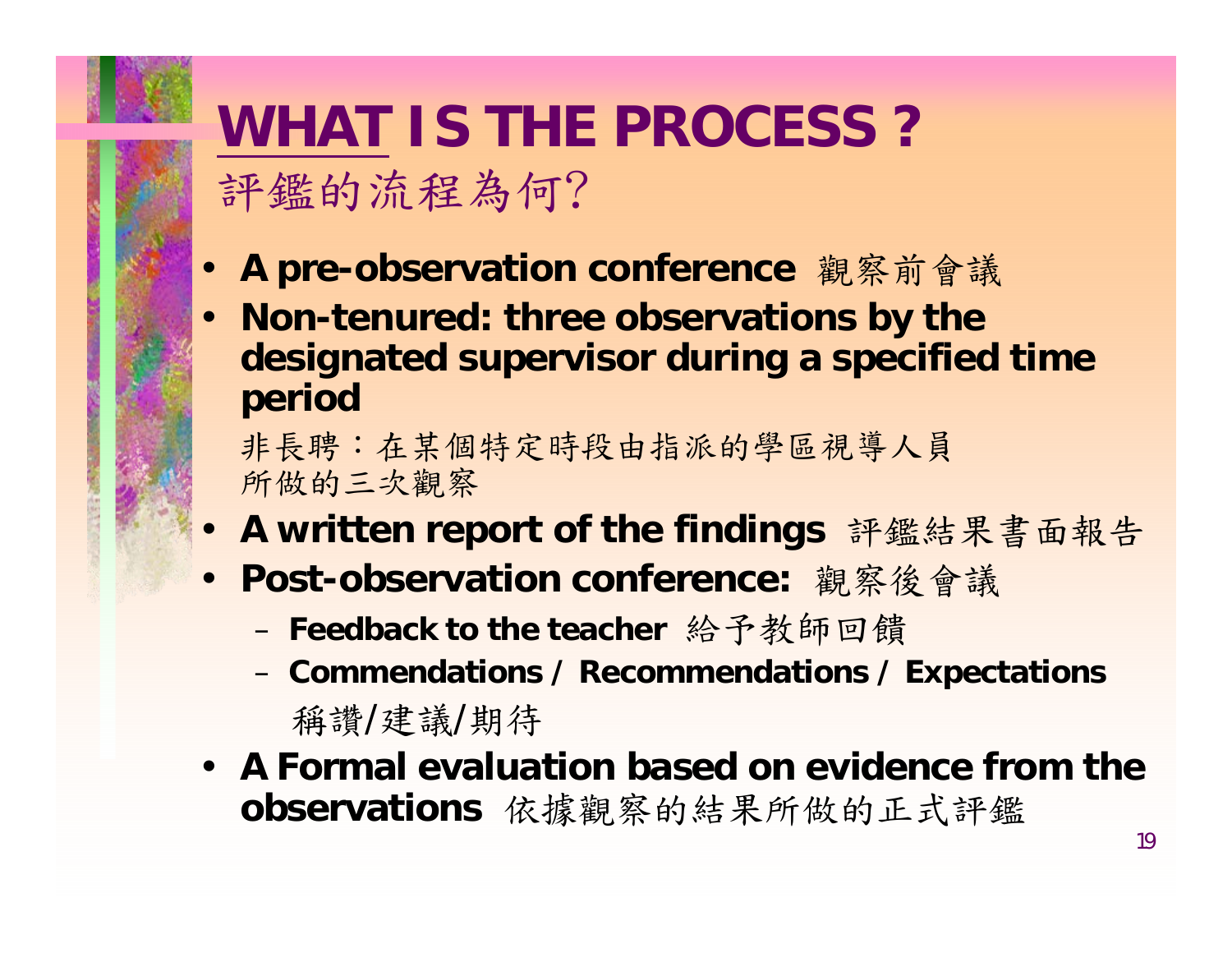## **A CLASSROOM OBSERVATION IS A CHANCE TO…**教室觀察是個機會可以…

• **see the interaction between teacher and students** 

觀察師生間的互動

• **observe how the teacher engages the students in learning**

觀察教師如何引導學生投入學習

• **observe how the teacher establishes and maintains standards of conduct**

觀察教師如何建立並維持行為標準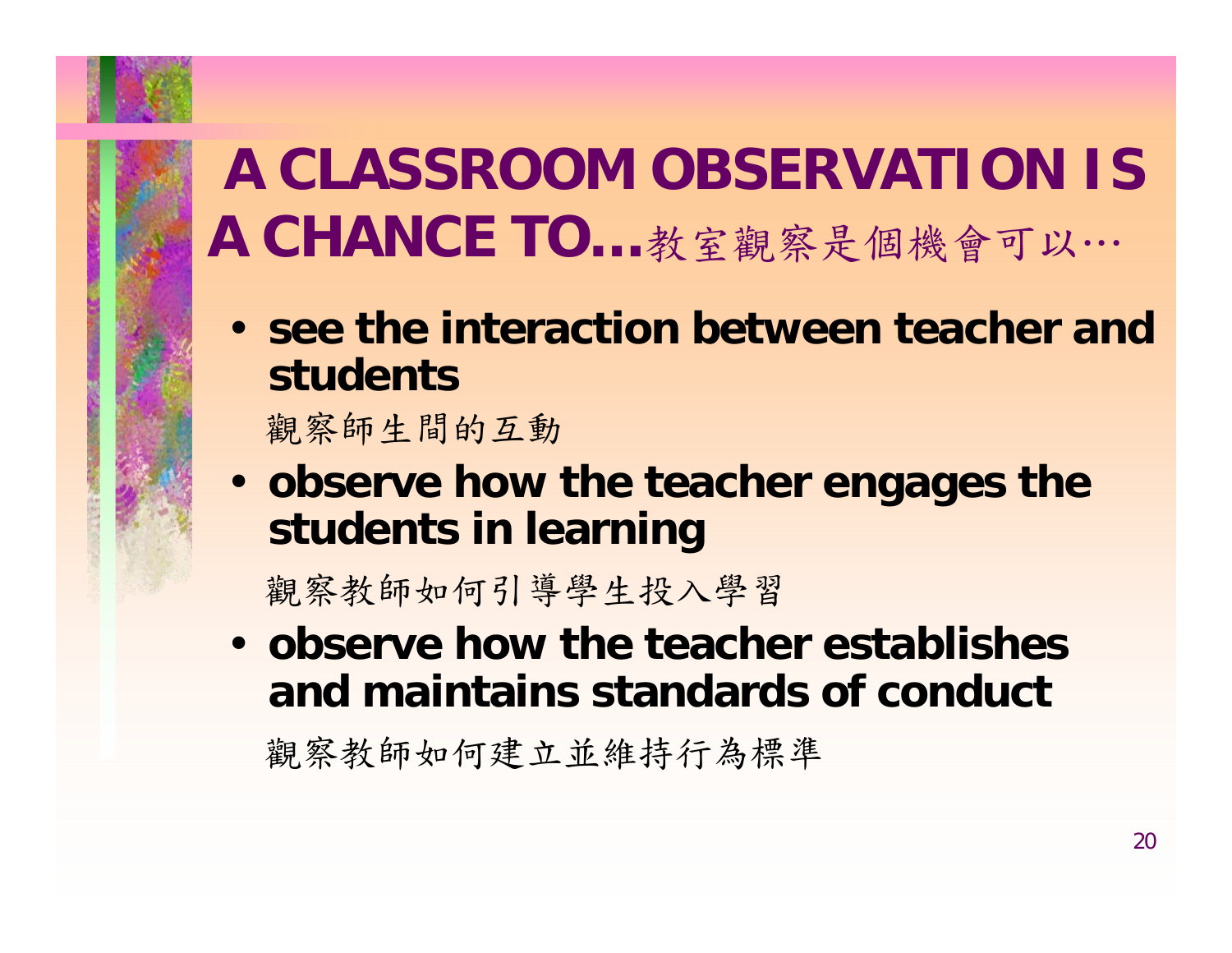## **What does the write-up look like?** 評鑑報告長什麼樣子 ?

- **A report in narrative form with statements concerning the standards all backed by evidence observed:**
	- **Evidence: directly observed, direct quotes, samples of handouts, notes, activities, lesson plans, etc.**

評鑑報告以敘事的方式撰寫,依照觀察到的證據陳 述標準所規範的項目。

-證據:直接觀察到的、直接的引述、講義的樣本、 筆記、活動、單元教學計畫等

21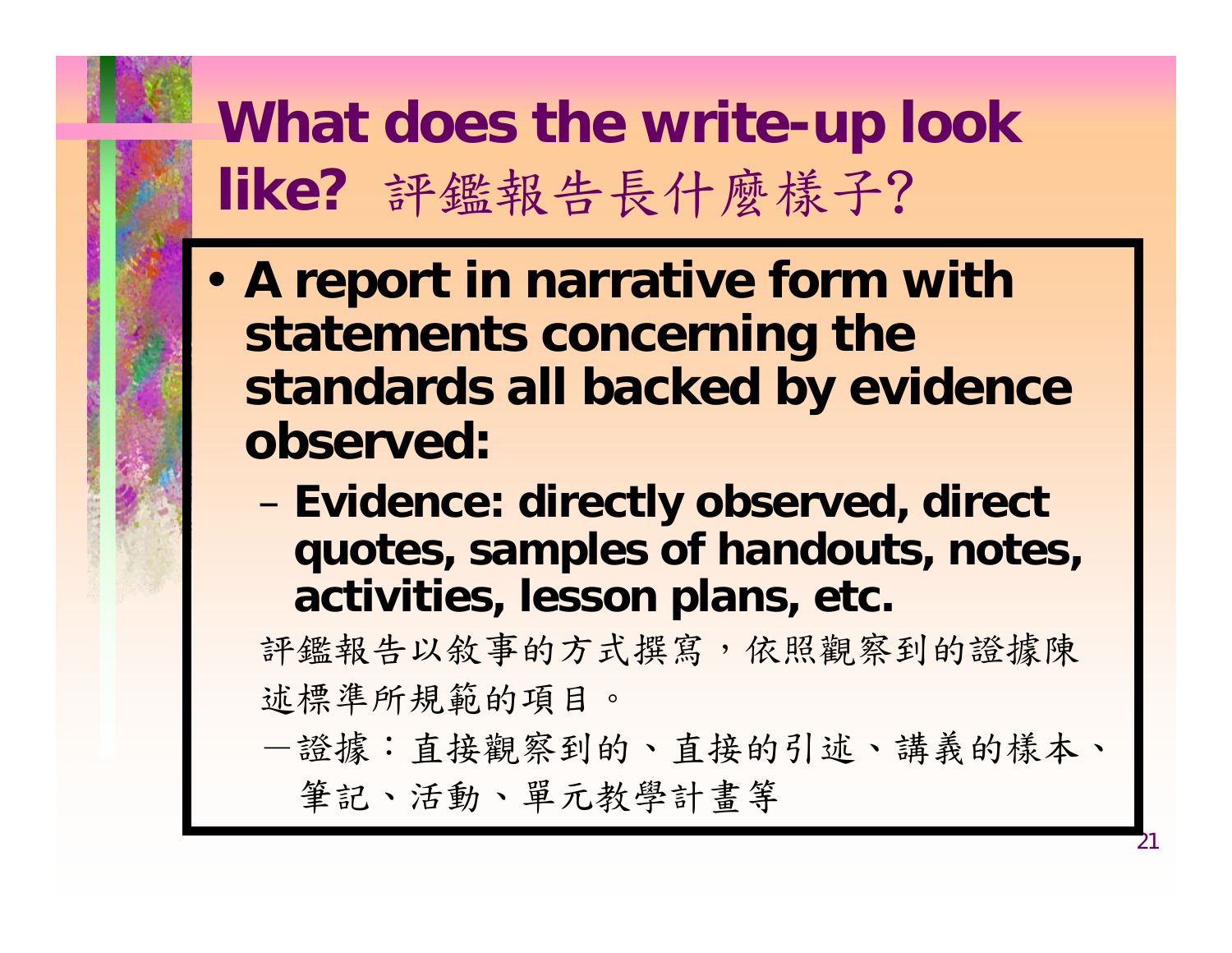## • **Malden Public Schools' Observation Record**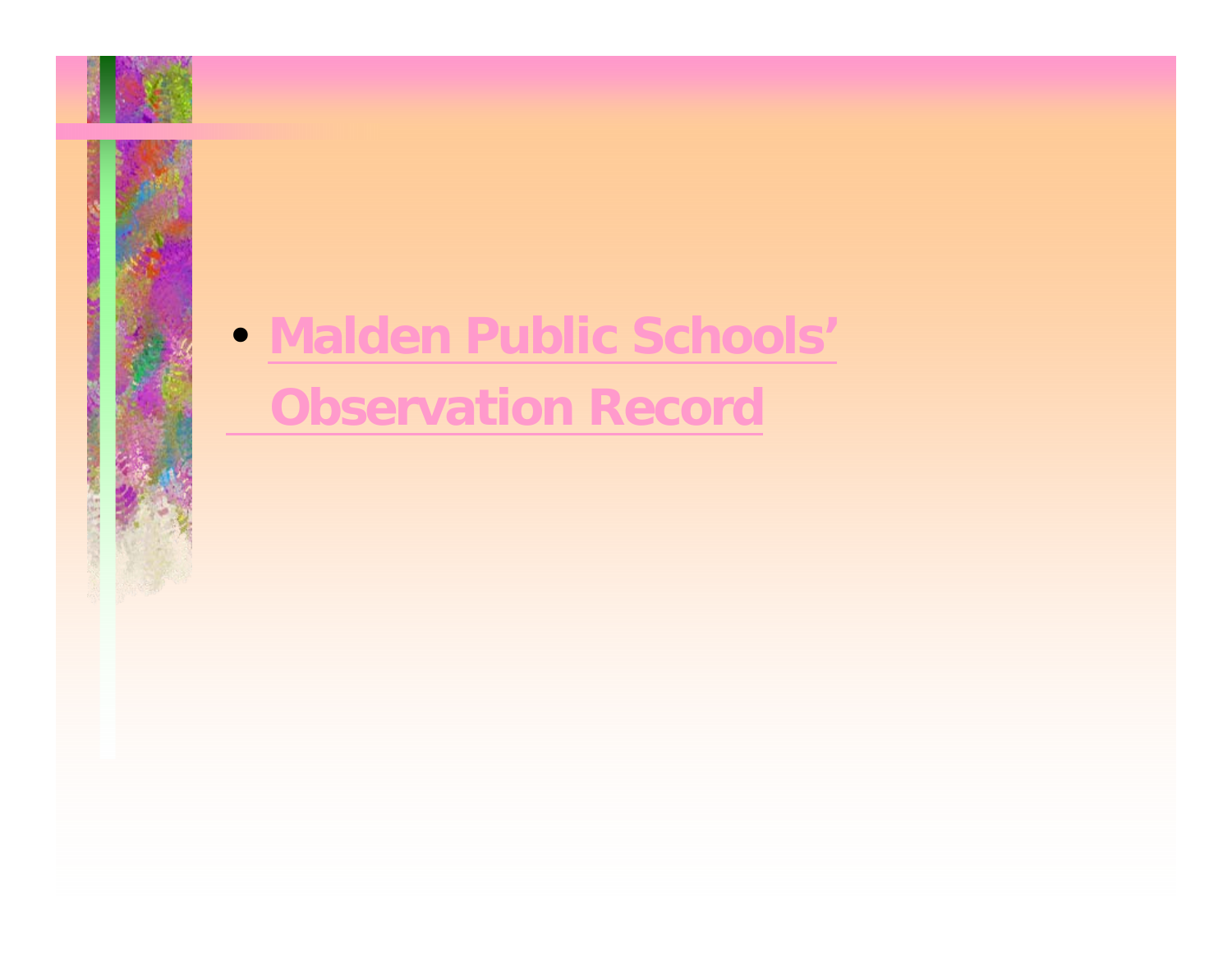### **Teacher Sample Evaluation Report**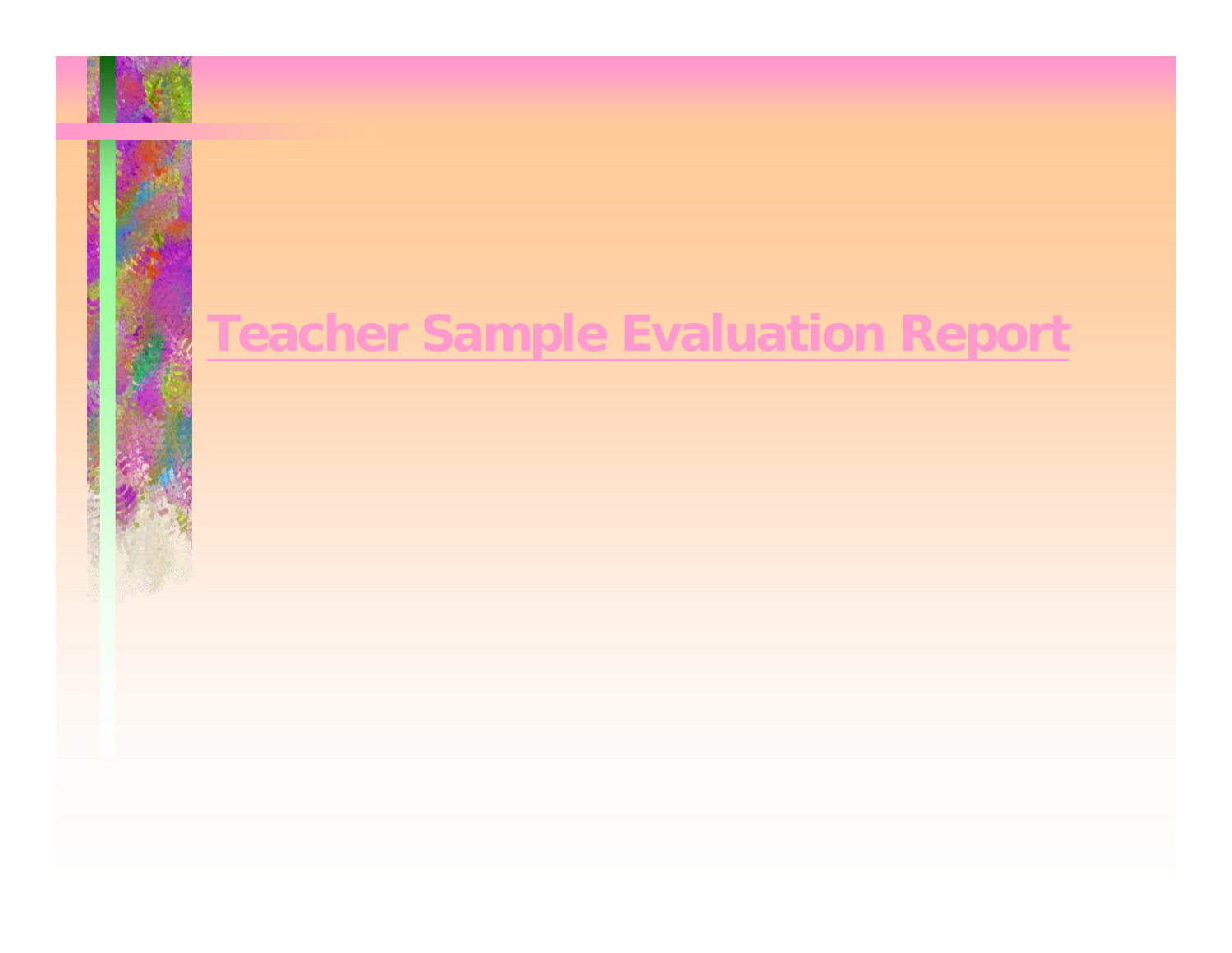

#### **YEAR TWO AND YEAR FOUR:** 第二、四年 **SETTING GOALS:** 設定目標

• **A goal is designed between the teacher and the administrator**

目標是由教師和行政人員協同設計的

• **It is aligned with the District Goals (see Strategic Plan)**

目標與學區目標一致(見策略計畫)

• **Planning, Implementation, Evaluation at the end of the year**

計畫、執行與年終的評鑑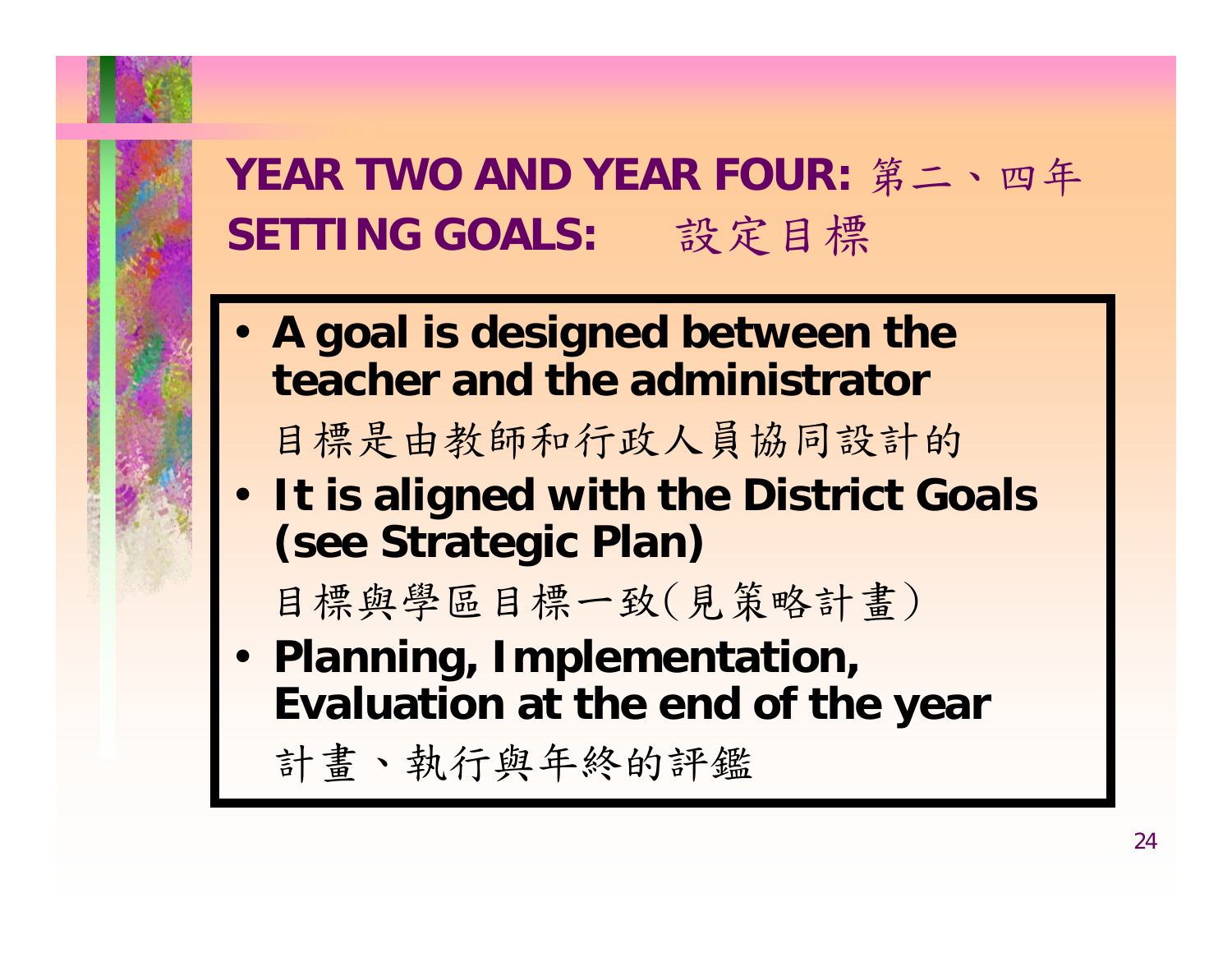## **Professional Development Options:**  教師專業發展發展選項

- Peer Reflective Conversation
- 同儕省思對話
- Peer Visit With Reflection
- 同儕課室訪視省思
- Professional Visits
- 專業課室訪視
- Action Research行動研究
- Study Group學習群組
- Audio/Videotaping錄音 、錄影
- Delivery of Workshops / Courses工作坊 或課程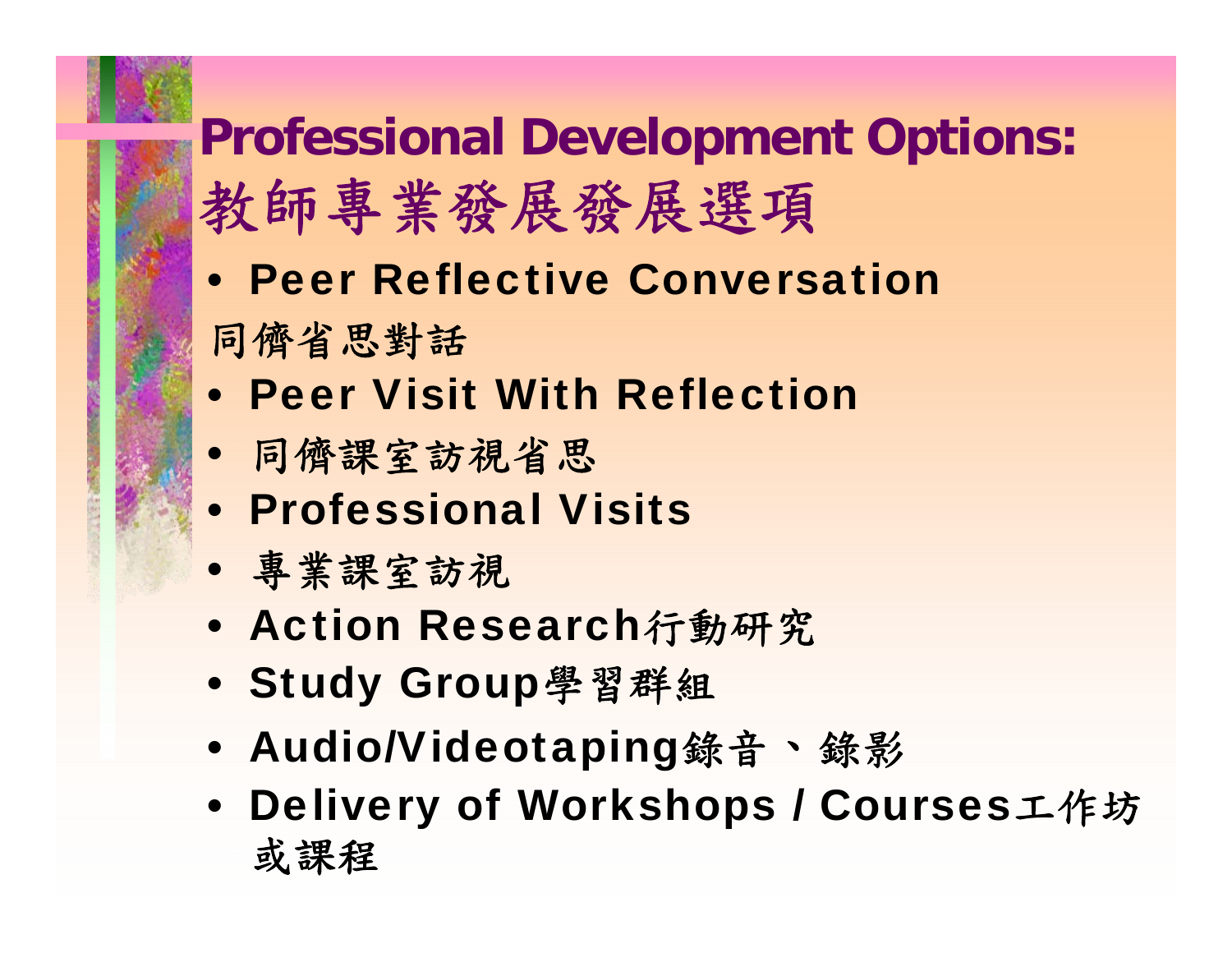## **Professional Development Options:**  教師專業發展選項

- Develop Instructional Materials
- 發展教材
- Journal Writing書寫日誌
- Networking工作網絡
- New Curriculum Development新課程發 展
- Participation in a Course參與課程
- Teacher Exchange Program教師交換計 畫
- Team Teaching團隊教學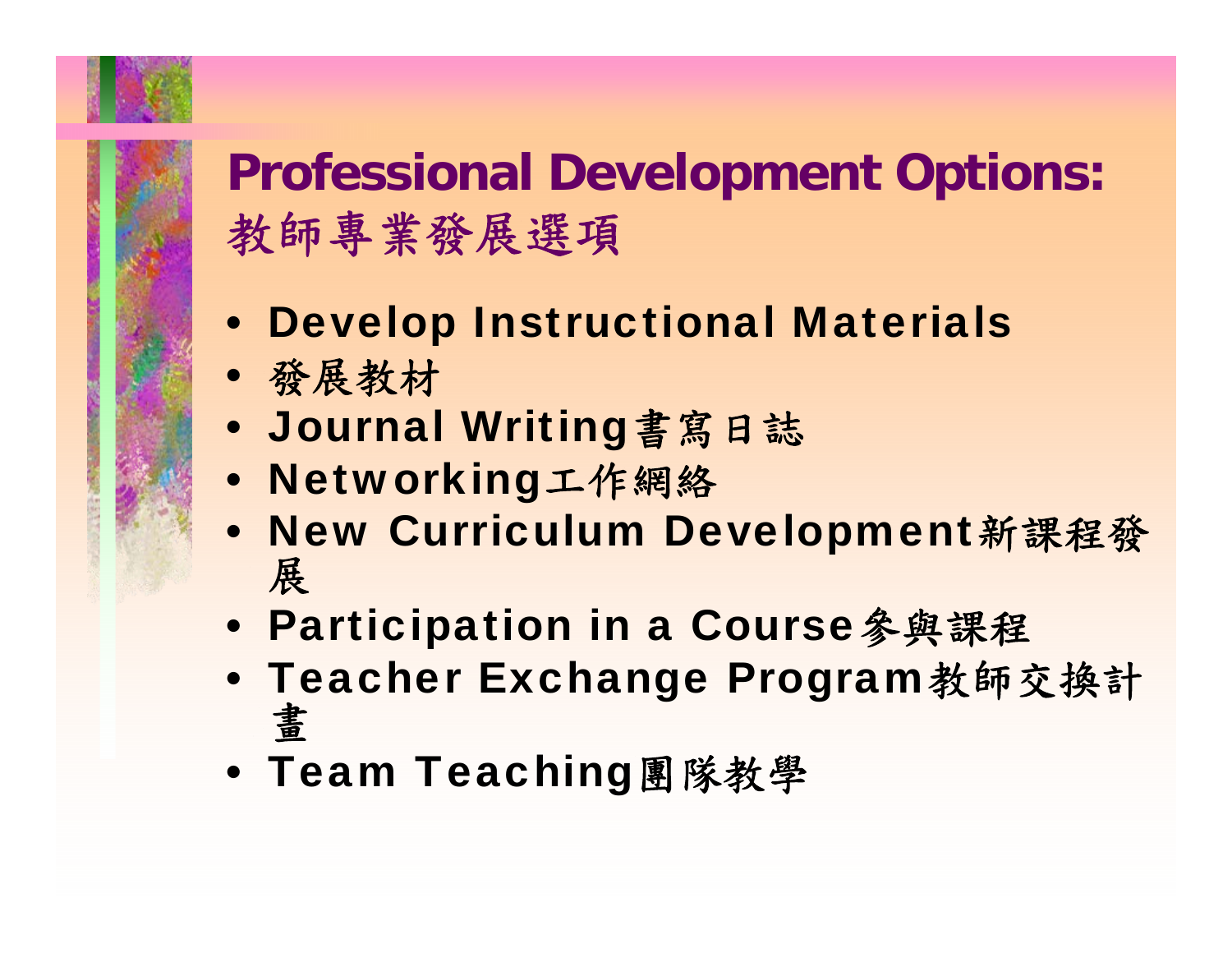

#### **YEAR THREE: FOCUS ON ONE STANDARD** 第三年:針對標準之 一

#### **PROCESS:** 過程:

- **Pre-conference** 觀察前會議
- **One observation** 一次觀察
- **Written account of observation with commendations / recommendations on ONE of the six standards**

針對六項標準中的其中一項,以正面的稱 讚或建議的方式撰寫觀察到的結果

• **Post-conference** 觀察後會議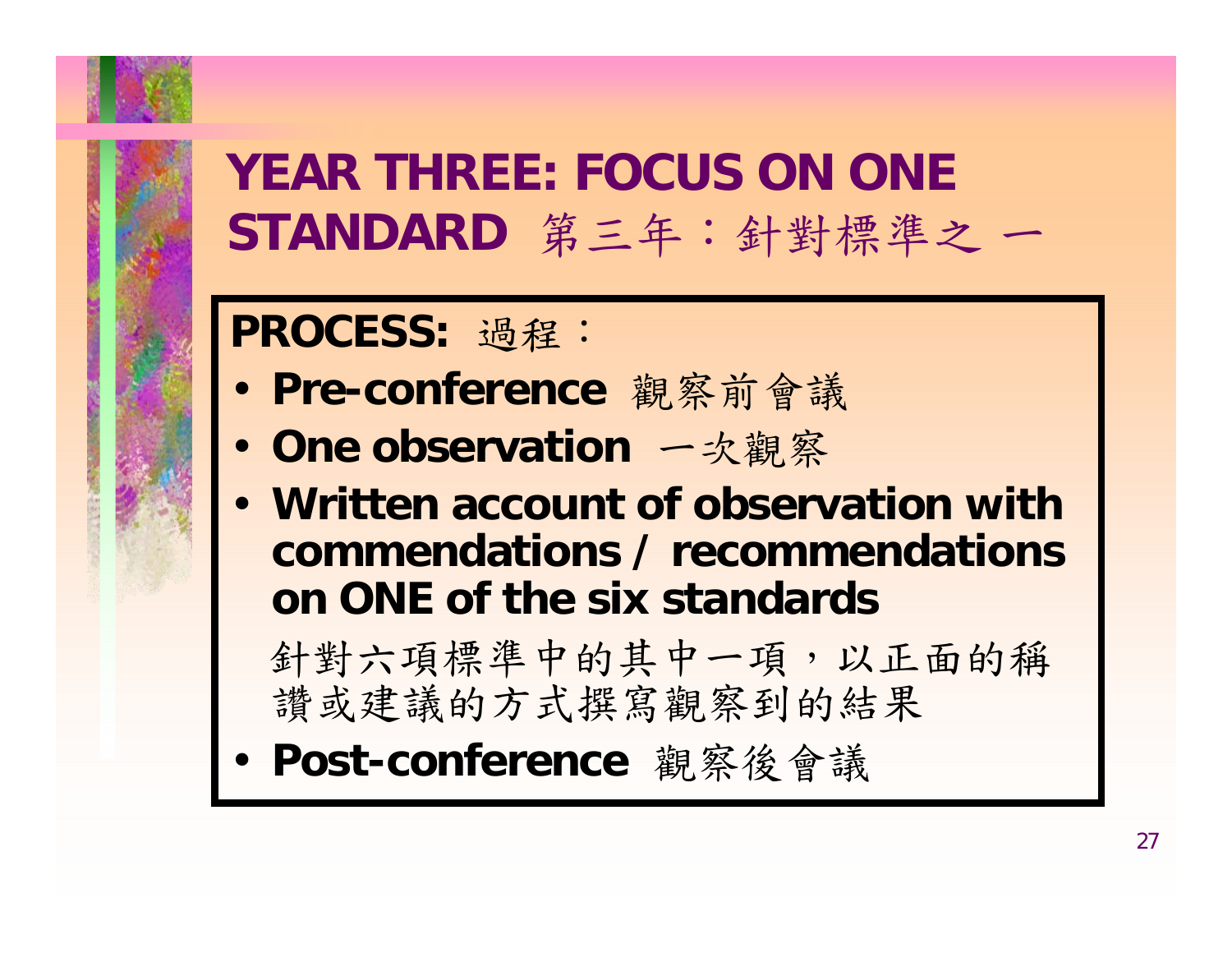## **Personnel File** 個人檔案

- **All signed documents become part of the personnel file of the teacher** 所有簽署過的文件都將成為教師個人檔案的一部分
- **The teacher is allowed to make comments**

老師可以發表個人意見

• **Both parties must sign within the designated time period**

雙方在指定的時間必須簽名確認